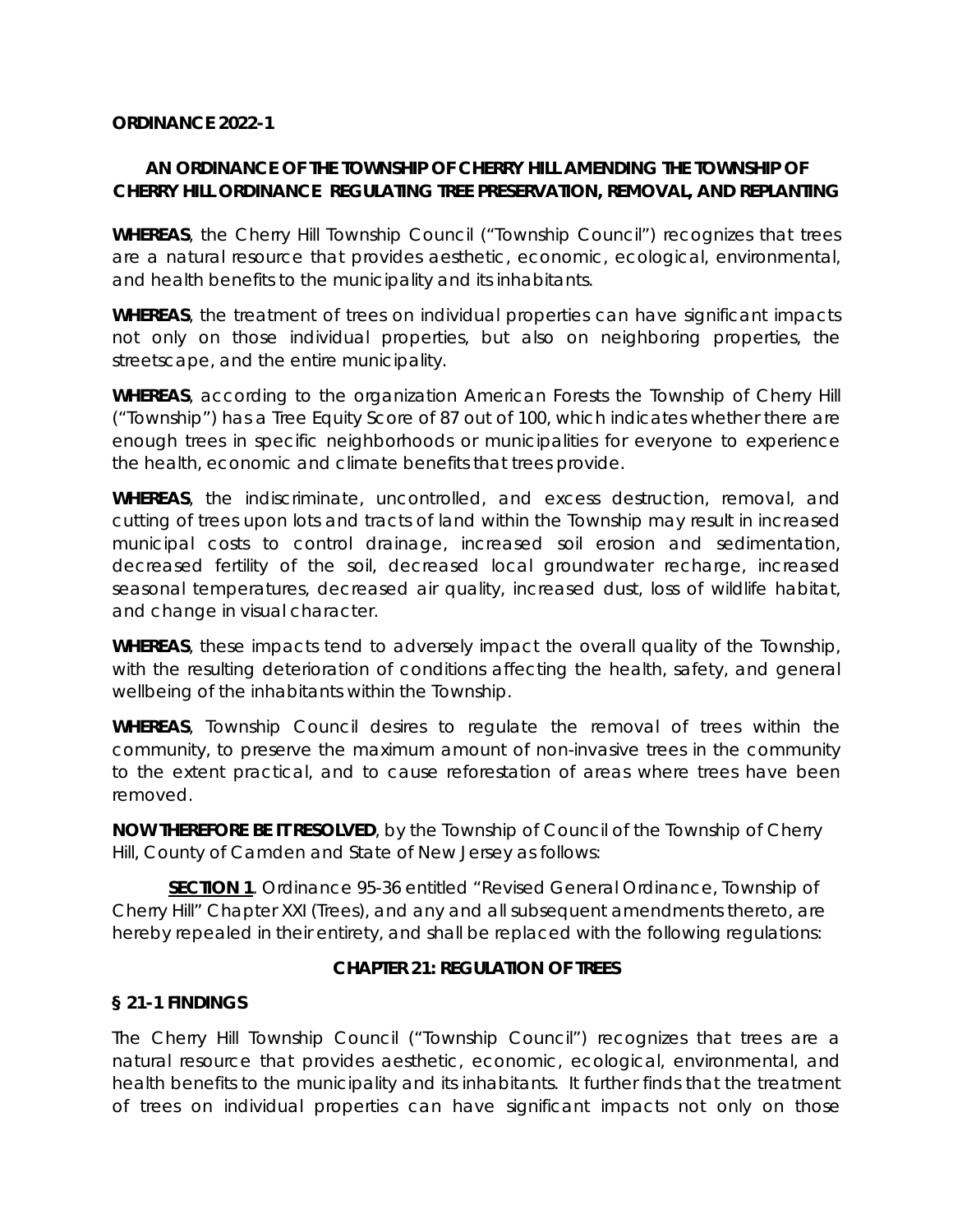individual properties, but also on neighboring properties, the streetscape, and the entire municipality.

The Township Council finds that the indiscriminate, uncontrolled, and excess destruction, removal, and cutting of trees upon lots and tracts of land within the Township of Cherry Hill ("Township") may result in increased municipal costs to control drainage, increased soil erosion and sedimentation, decreased fertility of the soil, decreased local groundwater recharge, increased seasonal temperatures, decreased air quality, increased dust, loss of wildlife habitat, and change in visual character. These impacts tend to adversely impact the overall quality of the Township, with the resulting deterioration of conditions affecting the health, safety, and general wellbeing of the inhabitants within the Township.

Therefore, Township Council desires to regulate the removal of trees within the community, to preserve the maximum amount of non-invasive trees in the community to the extent practical, and to cause reforestation of areas where trees have been removed.

## **§ 21-2 DEFINITIONS**

The below terms are defined as follows for the purposes of this Chapter:

Commercial Tree Removal Application. An application for tree removal on any improved or unimproved lot not otherwise encompassed by a "Residential Tree Removal Application" as defined herein.

Dead Tree. A tree that has unseasonable lack of foliage, over 90% brittle dry branches, or lack of any growth during the growing season.

Diameter at Breast Height ("DBH"). The diameter of the tree measured at 4 ½ feet above ground level.

Healthy Condition. A tree that is in good condition that has only very minor defects that could be corrected by pruning, no significant damage from diseases or pests, no significant mechanical damage, a full and balanced crown, and normal vigor for its species.

Imminent Threat. Immediate action is needed to undertake tree cutting and/or removal in order to protect the public health, safety, welfare, or property, and/or to prevent a significant degradation to the environment.

Person. A natural or legal person, including but not limited to: a property owner, tenant, occupant, resident, contractor, or tree removal company, whether an individual, corporation, company, association, society, firm, partnership, joint stock company corporation, trust, and/or other legal entity, whether private or nonprofit, and any and all owners, officers, agents, and/or employees thereof.

Poor Condition. A tree that is in a degraded condition with irreversible problems, which may include dead branches representing 50% or more of the canopy, drastic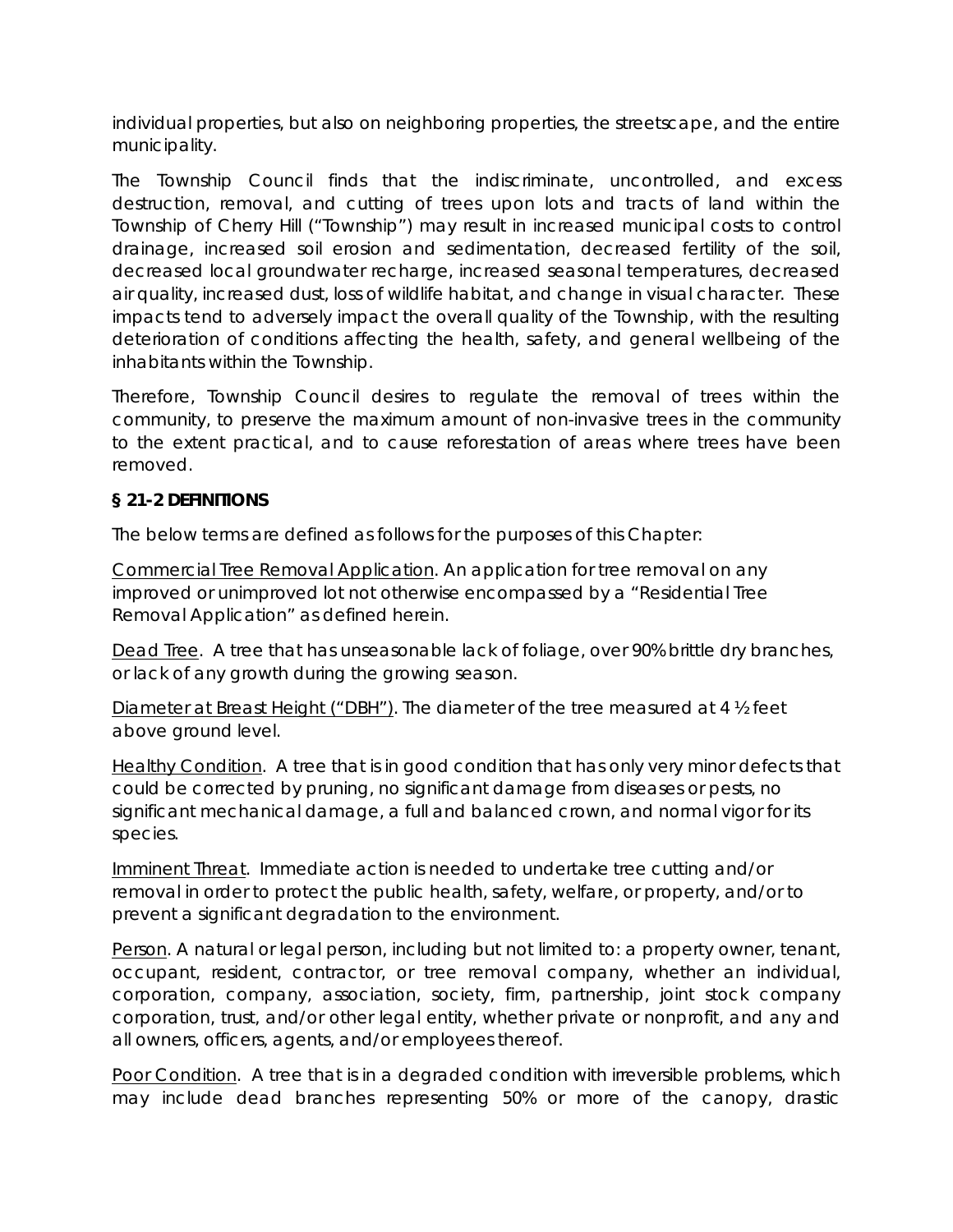deformities, multiple trunk cavities, and/or severe insect, pathogen, or nutritional problems.

Residential Tree Removal Application. An application for tree removal for any existing improved lot used entirely for residential purposes with no more than two (2) dwelling units and which is not the subject of an application for development.

Tree. Any woody perennial plant, having a trunk or main stem with a DBH of five (5) inches or greater, or any woody perennial plant, regardless of size, that was planted pursuant to a Tree Replacement Plan subject to this Ordinance.

Tree Removal. Any action by, or at the direction of, a person including, but not limited to, destroying, cutting, removing, or trimming more than thirty (30%) percent of any "Tree," as defined herein, within the Township.

# **§ 21-3 AUTHORITY**

The regulation, planting, care and control of shade and ornamental trees and shrubbery upon and in the streets, highways, public places, parks and parkways of the Township of Cherry Hill, except State highways, unless the State Highway Department shall assent thereto, and except County highways, parks and parkways, if a County Shade Tree Commission is operative and gives assent thereto, shall be exercised by the Department of Public Works. Additionally, the Department of Public Works has authority to issue permits for tree removal on private property, as set forth herein.

# **§ 21-4 TREE PLANTING ON PUBLIC PROPERTY OR IN THE PUBLIC RIGHT OF WAY (ROW)**

# **§ 21-4.1 Permit Required**

The Township may authorize the planting of trees in the Township public right of way ("ROW") if the trees will not block site visibility, nor interfere with above ground or underground utilities, at full growth. Any person desiring to plant a tree in the ROW must first file and obtain a Street Opening Permit from the Department of Engineering in accordance with Township General Ordinance § 20-1, et seq., as amended. The applicant shall identify the land upon which the tree will be located and shall disclose the name and address of the owner or duly authorized agent of the owner to perform the work, the location of the proposed tree on a property survey or scaled plot plan, the species of the proposed tree to be planted, a proposed watering schedule to be performed by that person or entity during the establishment period, as well as any additional information required by the Department of Engineering. No permit shall be required for tree plantings in the ROW when approved by the Cherry Hill Planning Board or Zoning Board of Adjustment. No permit shall be required for tree plantings if performed by, or on behalf of, the Township.

# **§ 21-4.2 Permitted Species**

The varieties of trees that can be planted on public property or in the public ROW shall be non-invasive, native to New Jersey, and appropriate for the location where they are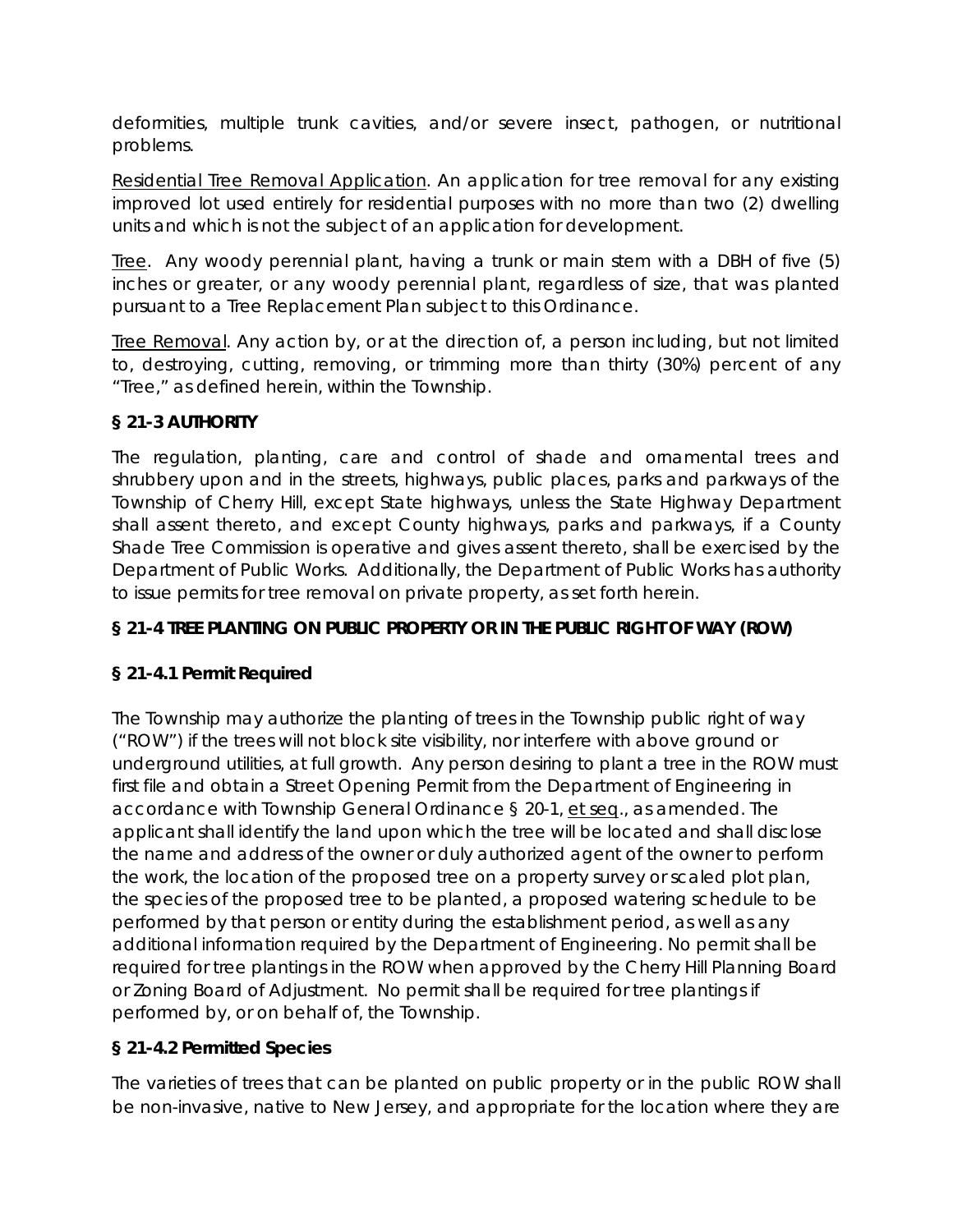to be planted. Permitted trees listed in §508.E.2 of the Cherry Hill Township Zoning Ordinance and/or in any ROW Replacement Tree List prepared by the Director of Public Works or his/her designee in consultation with the Cherry Hill Advisory Environmental Board, shall be used as a guide for the selection of trees, based upon on-site conditions and tree suitability for the specific location. Street trees shall not interfere with utilities at grown height.

## **§ 21-5 TREE CUTTING AND/OR REMOVAL ON PUBLIC OR PRIVATE PROPERTY**

## **§ 21-5.1 Applicability**

- a. Any person desiring to destroy, cut, remove, or trim more than thirty (30%) percent of any tree that is five (5) inches or greater DBH, upon any lands within the Township, whether in healthy condition, poor condition, or dead, as defined herein, shall comply with the provisions of this ordinance and apply to the Director of the Department of Public Works or his/her designee for a Tree Removal Permit prior to any tree removal.
- b. A Tree Removal Permit is not required for the removal of invasive tree species, as determined by the Director of Public Works or his/her designee in consultation with the Cherry Hill Advisory Environmental Board, the regular pruning and maintenance of trees, or for tree removal required as a precondition to the issuance of a Certificate of Continued Occupancy by the Township's Property Maintenance Officer.
- c. Any political subdivision of this State and/or any state, or interstate, any County, State, or Federal government, and any quasi-public entity, public utility authority, and/or other utility company, desiring to destroy, cut, remove, or trim more than thirty (30%) percent of, any tree on public property, within the public right of way, or otherwise within its jurisdiction, that is five (5) inches or greater DBH is encouraged to submit its tree removal/trimming plan to the Township and consult with the Township's designated officials to limit tree removal to the greatest extent possible and/or encourage replacement plantings elsewhere within the Township.

### **§ 21-5.2 Cutting or Removal of Trees**

- a. A Tree Removal Permit shall expire six (6) months after its issuance, may be issued with reasonable conditions as deemed appropriate by the Director of Public Works or his/her designee, and shall be required prior to the removal any tree, whether the tree is in healthy condition, poor condition, or dead, that is five (5) inches or greater DBH within the Township.
- b. A maximum of three (3) trees in healthy and/or poor condition may be removed by a Residential Tree Removal Applicant from a property within a twelve (12) month period, except that trees located within the ROW and/or within three (3)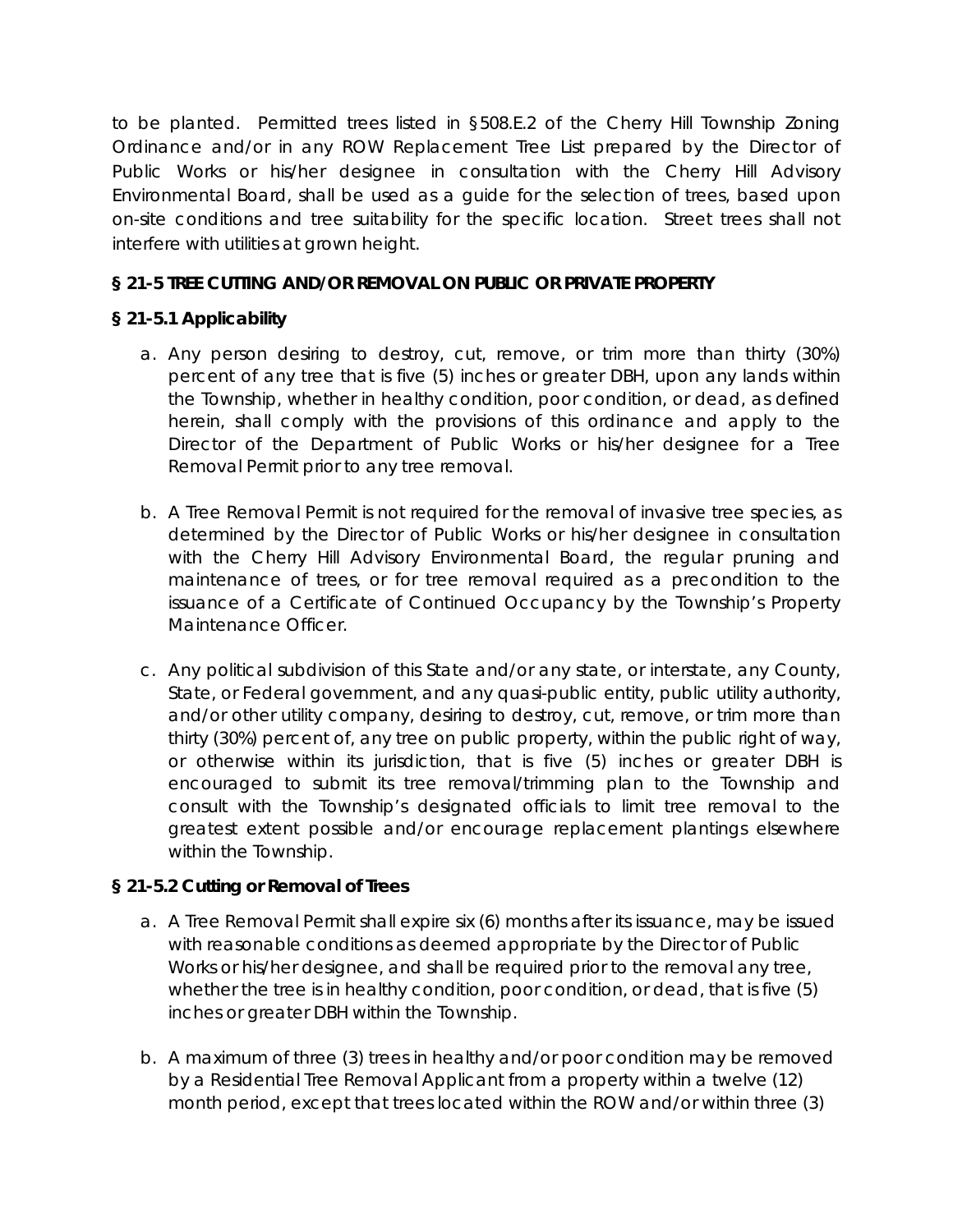feet of a public road may only be removed pursuant to § 21-5.2(c) below.

- c. Additional trees may only be removed under the following circumstances:
	- i. Any trees determined to be dead by the Director of Public Works or his/her designee;
	- ii. Any trees within a distance of fifteen feet (15') around the perimeter of a proposed location to be occupied by a new building, structure, driveway, sidewalk, recreation area, and/or utilities, as shown on a plan approved by the Planning Board or Zoning Board of Adjustment, or approved by way of a Zoning Permit in accordance with the Cherry Hill Township Zoning Ordinance;
	- iii. Any trees that have damaged, or will likely cause damage to, any building, structure, driveway, sidewalk, recreation area, and/or utilities, or for other good cause as determined by the Director of Public Works or his/her designee;
	- iv. Any trees in conflict with a Grading Plan approved by the Township Planning Board, Zoning Board of Adjustment, and/or the Department of Engineering; and
	- v. Any trees approved for removal by the Planning Board or Zoning Board of Adjustment.
- d. Removal of all trees in healthy and/or poor condition pursuant to § 21-5.2(b) and (c) shall be reviewed in accordance with § 21-5.6.
- e. On-site tree replacement or a contribution to the Cherry Hill Tree Fund shall be required for all trees removed, in accordance with § 21-5.8, except for dead trees, trees that posed an Imminent Threat, and trees removed because they were deemed an invasive species..

# **§ 21-5.3. Cutting or Removal of Trees that Pose an Imminent Threat**

The only exception to requiring a Tree Removal Permit prior to substantial cutting or removal of a tree is if a tree poses an "Imminent Threat," as defined herein. No on-site replacement or contribution to the Cherry Hill Tree Fund is required for tree removal due to an "Imminent Threat."

# **§ 21-5.4. Cutting or Removal of Trees in Wetlands Areas**

Trees and all vegetation in freshwater wetlands areas are protected by N.J.S.A. 13:9B-1, et seq., Freshwater Wetlands Protection Act Rules, Chapter 7A; enforced by the New Jersey Department of Environmental Protection. Neither the Department of Public Works nor the Planning Board will authorize the removal of trees in any wetlands area until a permit has been issued by the Department of Environmental Protection.

# **§ 21-5.5 Permit Application Contents**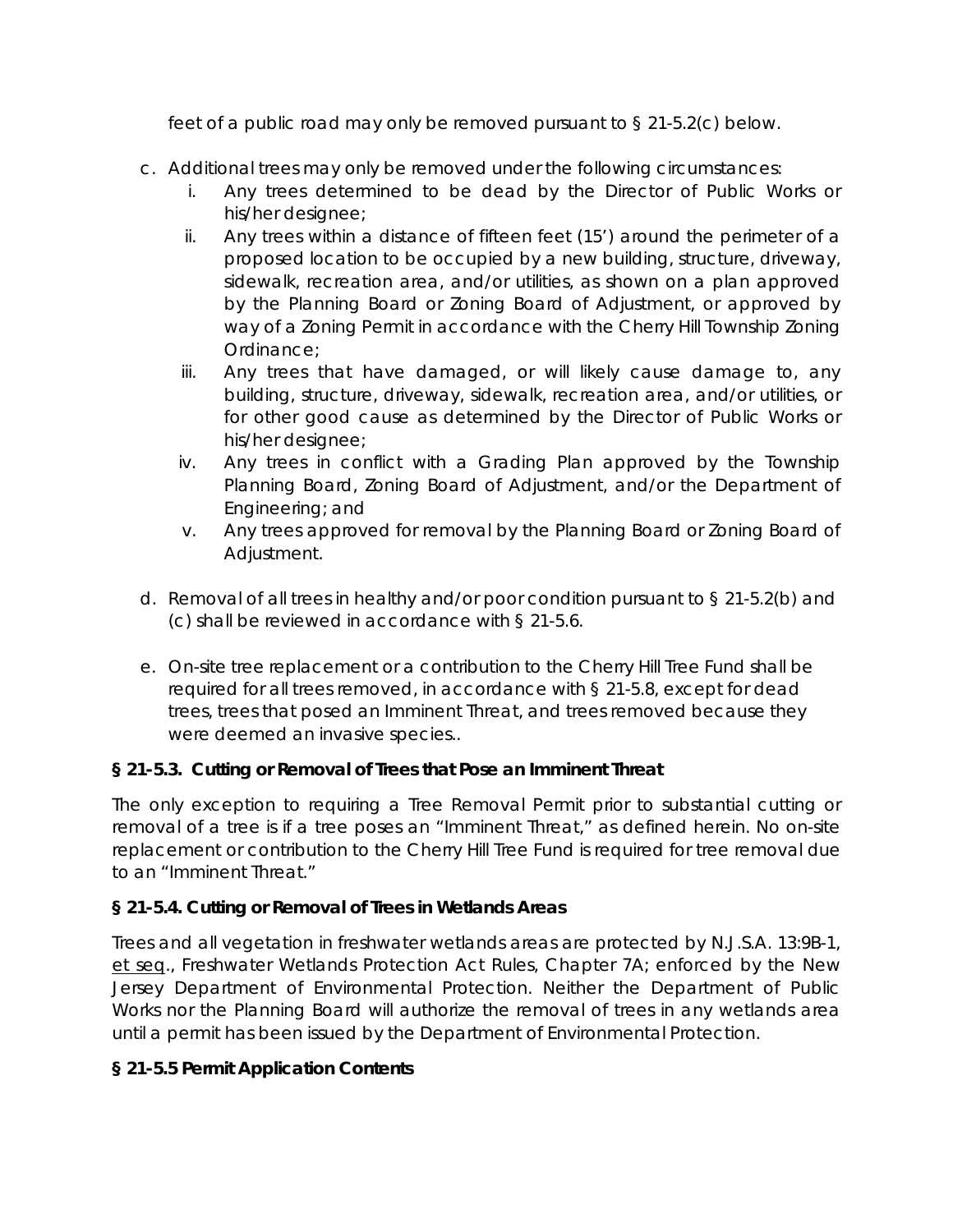Prior to any person conducting "Tree Removal," as defined herein, a Residential Tree Removal Application or Commercial Tree Removal Application shall be submitted to the Department of Public Works identifying and including the following, if applicable and/or as deemed necessary by the Director of Public Works or his/her designee:

- a. The owner of the land upon which the trees are to be removed. If the applicant is a party other than the owner a Consent of Owner form must be submitted;
- b. A property survey or scaled plot plan showing the land upon which the tree is located. This plan shall show the location of all structures existing on the property;
- c. The location of the tree sought to be removed, cut, or destroyed and the distance of the tree(s) from existing structures and improvements;
- d. The person conducting the tree work and their contact information;
- e. The species and diameter of the tree(s) sought to be removed or trimmed measured at 4 ½ feet above grade; if the site is larger than three (3) acres, a representative sample of 20% of the trees may be provided;
- f. Identification of any other trees that have been removed from the property in the previous twelve (12) months;
- g. The reason or purpose for the tree removal;
- h. A tree replacement plan or submission of a tree replacement contribution in accordance with §21-5.8 herein;
- i. Any additional information deemed to be necessary by the Department of Public Works or his/her designee; and
- j. Commercial Tree Removal Applications, as defined herein, shall also submit a copy of the most recent landscape plan approved by the Cherry Hill Planning Board or Zoning Board of Adjustment, if applicable. If no landscape plan is available, a property survey or scaled plot plan which details the location of all parking areas, landscape islands, and landscaped areas shall be submitted.

# **§ 21-5.6 Permit Application Review**

For the proposed removal of trees in healthy/poor condition and dead trees pursuant to § 21-5.2 the Director of Public Works or his/her designee shall review the submitted documents and/or the property to determine whether the proposed tree removal complies with the provisions of this Ordinance. Prior to submitting an application for tree removal, the applicant must identify the trees to be removed with a ribbon or other similar marking. The Department of Public Works or his/her designee will review previous files to confirm that no trees in excess of what is permitted by this Ordinance have been removed from the property in the previous twelve (12) months.

# **§ 21-5.7 Tree Removal Permit Application Fees**

a. An application fee shall be submitted for the tree removal application subject to these regulations. The fee will cover processing and administrative costs to the Township, such as review and evaluation of the application and submitted documents, requisite site inspections, and communications with the applicant relating to issuance or denial of a Tree Removal Permit.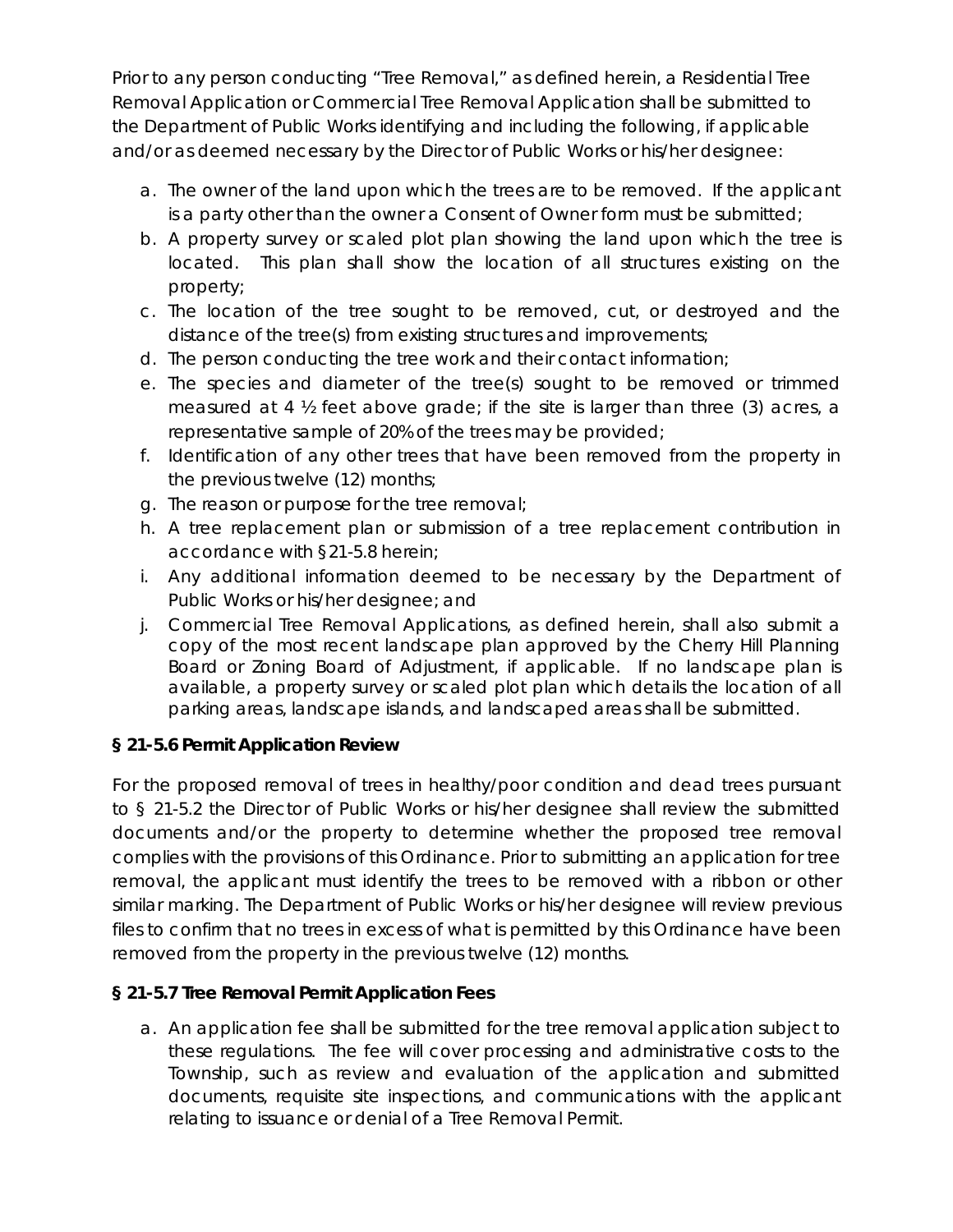- b. Residential Tree Removal Application Fees. None.
- c. Commercial Tree Removal Application Fees. The application fee shall be ONE HUNDRED DOLLARS (\$100.00), non-refundable.

#### **§ 21-5.8. Tree Replacement Plan and Contributions**

- a. Residential Tree Removal Applications. A Tree Replacement Plan shall be required when an excess of three (3) trees are proposed for removal, whether in healthy or poor condition. Replacement trees shall be located on the same property where tree removal is proposed. In lieu of a Tree Replacement Plan, the applicant may pay a contribution to the Cherry Hill Tree Fund established under § 21-6, in accordance within § 21-5.8.
- b. For Commercial Tree Removal Applications. A Tree Replacement Plan shall be required for the proposed removal of any trees, whether in healthy or poor condition. Replacement trees shall be located on the same property where tree removal is proposed. In lieu of a Tree Replacement Plan, the applicant may pay a contribution to the Cherry Hill Tree Fund established under § 21-6 below, in accordance within § 21-5.8.
- c. Replacement Schedule. Each applicable removed or destroyed tree shall be replaced based on the following schedule:

| <b>Tree Replacement Schedule</b>                               |                                                |                               |                                                                                |                                                                                      |
|----------------------------------------------------------------|------------------------------------------------|-------------------------------|--------------------------------------------------------------------------------|--------------------------------------------------------------------------------------|
| Diameter<br>(measured 4<br>1/ <sub>2</sub> feet from<br>grade) | Circumference<br>(measured 4 ½'<br>from grade) | Replacement<br>Requirement    | Replacement<br>Contribution for<br>Residential Tree<br>Removal<br>Applications | Replacement<br>Contribution for<br><b>Commercial Tree</b><br>Removal<br>Applications |
| 5" or greater                                                  | 15.7" or greater                               | One $(1)$<br>Replacement Tree | \$175.00                                                                       | \$300.00                                                                             |

- d. Tree Replacement Plan. The tree replacement plan shall identify the species, mature size, and quantity of replacement trees. Replacement of trees onsite shall be approved by the Director of Public Works or his/her designee, shall be generally consistent with the type of tree removed, unless the removed tree was an inappropriate species, and shall be replaced with trees that will grow to be of similar mature size and shape, except that, deciduous trees may replace evergreen trees. The Director of Public Works or his/her designee, in consultation with the Cherry Hill Advisory Environmental Board, may prepare reasonable standards in this regard, including but not limited to, the appropriate replacement tree species, size, location, and timing of planting.
- e. Tree Replacement Contribution. If a tree replacement contribution is being proposed in lieu of onsite tree replacement, the applicant shall submit payment of the contribution to the Cherry Hill Tree Fund prior to receiving the Tree Removal Permit.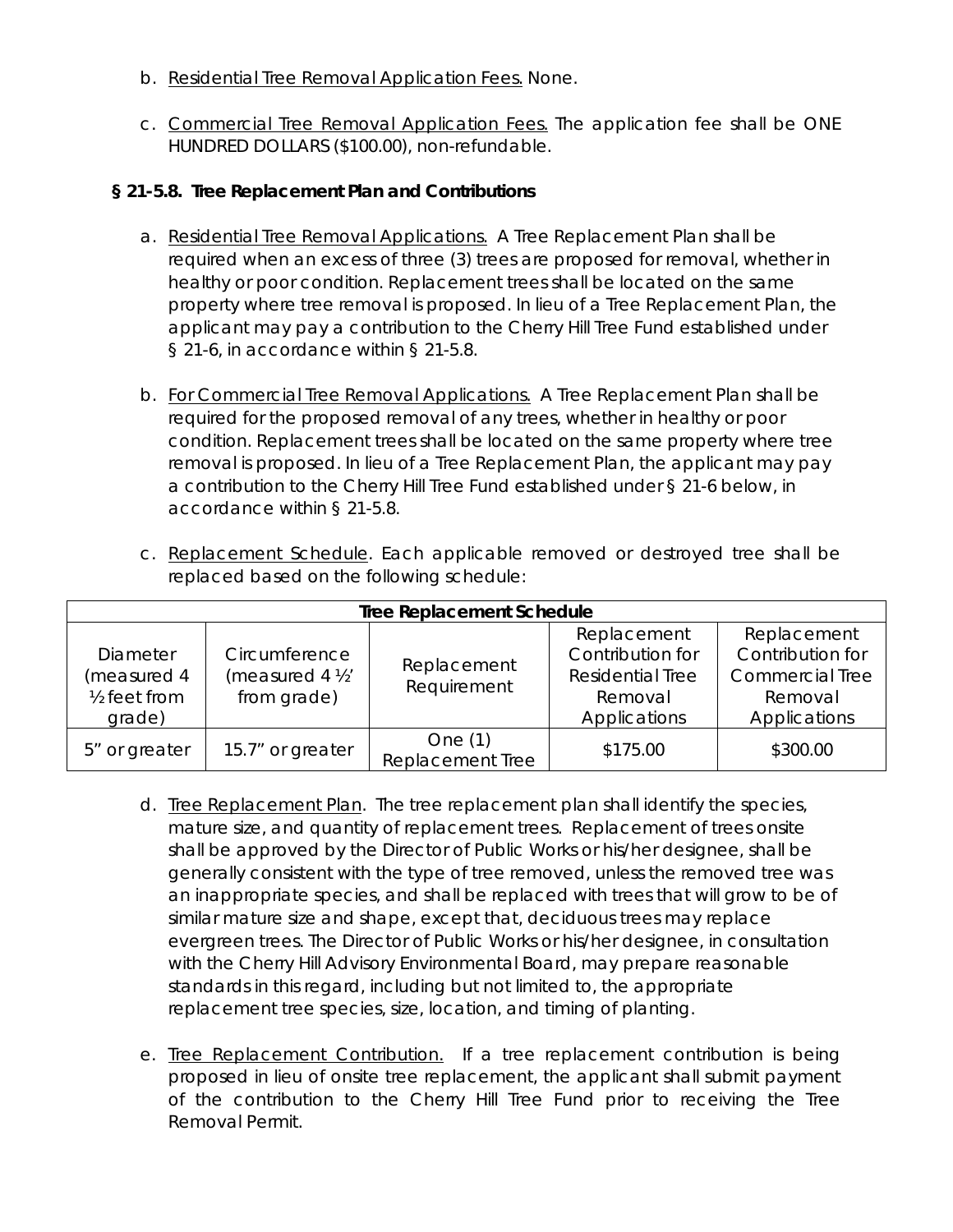## **§ 21-6 Cherry Hill Tree Fund**

The Township shall hereby establish a "Cherry Hill Tree Fund" separate from all other funds held by the Township. Funds deposited into the Cherry Hill Tree Fund shall be used exclusively for the administration and execution of tree planting projects within the Township including, but not limited to, purchasing, distributing, and/or planting trees. The Cherry Hill Advisory Environmental Board may propose to the Township tree planting projects funded though the Cherry Hill Tree Fund for review and consideration.

### **§ 21-7 Prohibitions**

No debris, limbs or other materials may be dropped upon any paved street, sidewalk or curb while in the course of cutting or removing any tree within the Township.

## **§ 21-8 Waste Disposal**

Waste generated as a result of any person removing trees must be removed and disposed of at that person's cost at the time the trees are removed. Anyone receiving permission to remove a tree in the right-of-way must also remove the tree stump.

## **§ 21-9 Enforcement**

The provisions of Chapter 21 will be enforced by the Zoning Officer or his/her designee. Any person who wishes to report what he or she believes to be unauthorized removal of trees should file a report with the Zoning Officer. The Zoning Officer and/or his/her designee will determine if a Tree Removal Permit was granted, and if not, will inspect the site, document his/her findings, and if warranted issue a violation to any responsible "person," as defined herein, including but not limited to the property owner, tenant, occupant, and/or tree removal company. The Zoning Officer may consult with an arborist or other appropriate tree professional retained by the Township to assist with the enforcement of this Ordinance.

# **§ 21-10 Penalty**

The provisions of Chapter 21 will be enforced by the Zoning Officer or his/her designee. Any "person," as defined herein, convicted of a violation of a provision of this section shall be liable to the penalty stated in Chapter 1, Section 1-5, for each offense (minimum one hundred (\$100.00) dollars not to exceed one thousand two hundred fifty (\$1,250.00) dollars). The cutting or removal of each tree covered by this section, without a Tree Removal Permit, shall be considered a separate offense. In addition to any monetary fine, any person convicted of a violation of this Ordinance shall be required to submit a Tree Replacement Plan for each tree removed without a Tree Removal Permit to the Director of Public Works of the Township or his/her designee for review and approval of onsite replanting, or in the alternative pay a contribution of \$300.00 to the Cherry Hill Tree Fund for each tree removed without a Tree Removal Permit.

# **§ 21-11 Powers Granted to the Director of the Department of Public Works.**

a. The Director of the Department of Public Works may at his/her discretion remove or require the removal of any tree, or part thereof, deemed dangerous to public safety.